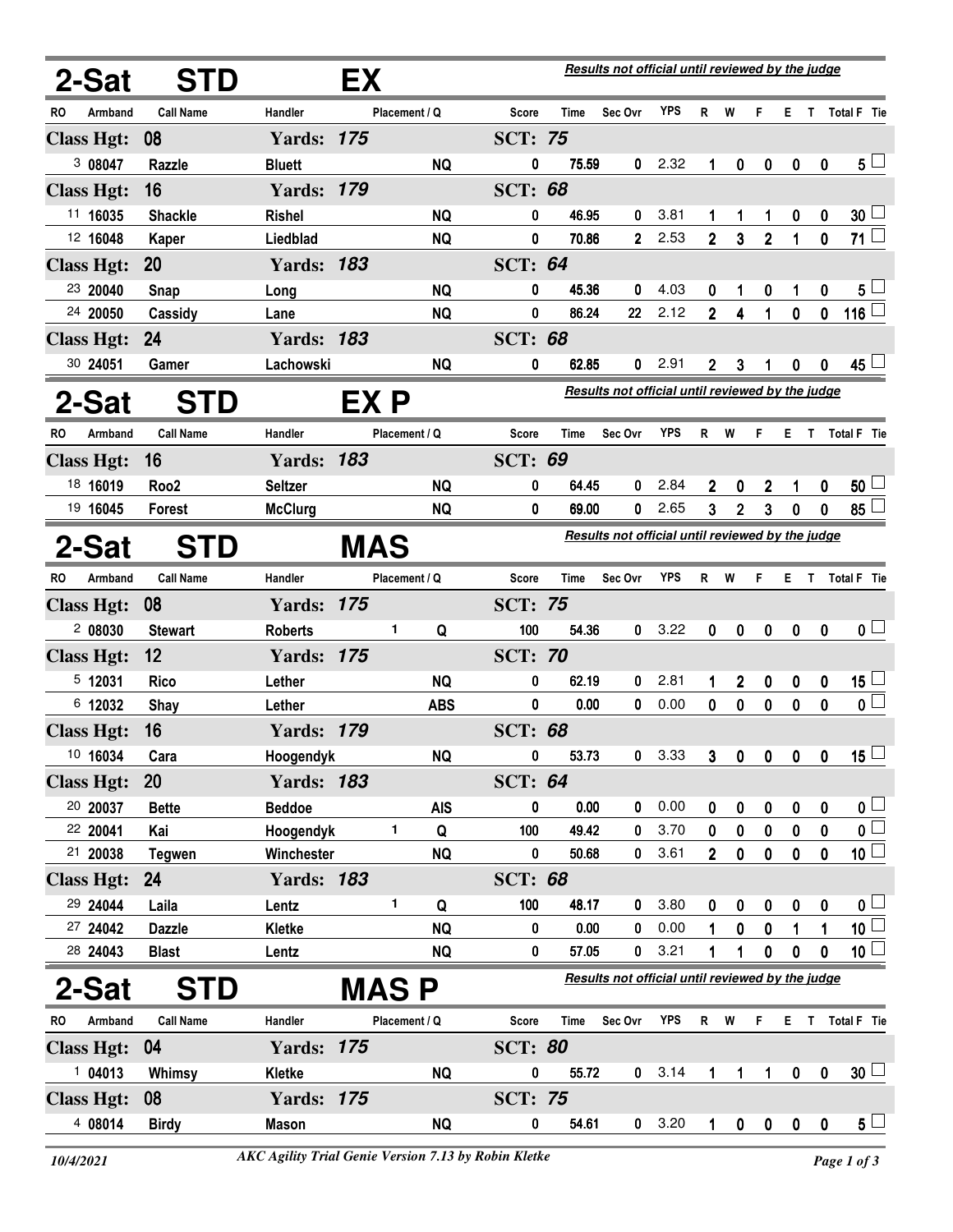| <b>Class Hgt:</b> | 12               | <b>Yards: 179</b>       |                |               | <b>SCT: 73</b>                                   |                                                  |             |            |                |                |                |                  |                  |                         |  |
|-------------------|------------------|-------------------------|----------------|---------------|--------------------------------------------------|--------------------------------------------------|-------------|------------|----------------|----------------|----------------|------------------|------------------|-------------------------|--|
| 8 12016           | <b>Cricket</b>   | <b>McLeod</b>           | 1              | Q             | 100                                              | 44.07                                            | 0           | 4.06       | 0              | 0              | 0              | 0                | 0                | 0 <sub>1</sub>          |  |
| $9$ 12017         | Kanga            | Liedblad                | $\mathbf{2}$   | Q             | 100                                              | 51.28                                            | 0           | 3.49       | $\mathbf 0$    | $\bf{0}$       | 0              | $\bf{0}$         | $\mathbf 0$      | $\overline{\mathbf{0}}$ |  |
| 712015            | <b>Thor</b>      | Schneider               |                | <b>NQ</b>     | 0                                                | 55.38                                            | 0           | 3.23       | 1              | 1              | 1              | 0                | 0                | 30 <sup>2</sup>         |  |
| <b>Class Hgt:</b> | 16               | <b>Yards: 183</b>       |                |               | <b>SCT: 69</b>                                   |                                                  |             |            |                |                |                |                  |                  |                         |  |
| 17 16026          | Emma             | <b>Beddoe</b>           |                | <b>AIS</b>    | 0                                                | 0.00                                             | 0           | 0.00       | 0              | 0              | 0              | 0                | 0                | 0 <sub>1</sub>          |  |
| 15 16023          | <b>Mynx</b>      | Kletke                  | 1              | Q             | 100                                              | 40.01                                            | 0           | 4.57       | 0              | 0              | 0              | 0                | 0                | $\overline{\mathbf{0}}$ |  |
| 14 16022          | Kiva             | Liedblad                | $\mathbf{2}$   | Q             | 100                                              | 44.57                                            | 0           | 4.11       | 0              | $\bf{0}$       | 0              | 0                | 0                | 0 <sub>0</sub>          |  |
| 16 16025          | Road-E           | <b>Seltzer</b>          | 3              | Q             | 100                                              | 47.32                                            | 0           | 3.87       | 0              | 0              | 0              | 0                | 0                | $\overline{\mathbf{0}}$ |  |
| 13 16020          | <b>Twist</b>     | Lane                    |                | <b>NQ</b>     | 0                                                | 61.04                                            | 0           | 3.00       | $\overline{2}$ | $\mathbf{0}$   | 0              | $\mathbf 0$      | 0                | 10 <sup>1</sup>         |  |
| <b>Class Hgt:</b> | 20               | <b>Yards: 183</b>       |                |               | <b>SCT: 73</b>                                   |                                                  |             |            |                |                |                |                  |                  |                         |  |
| 25 20027          | Grazie           | Honan                   |                | <b>NQ</b>     | 0                                                | 59.37                                            | 0           | 3.08       | 0              | 0              |                | 0                | 0                | $20\perp$               |  |
| 26 20028          | <b>Blysse</b>    | <b>Stephens</b>         |                | <b>NQ</b>     | 0                                                | 58.88                                            | 0           | 3.11       | 3              | 0              |                | 0                | 0                | $35\perp$               |  |
| 2-Sat             | <b>STD</b>       |                         | <b>NOV A</b>   |               |                                                  | Results not official until reviewed by the judge |             |            |                |                |                |                  |                  |                         |  |
| RO<br>Armband     | <b>Call Name</b> | Handler                 |                | Placement / Q | <b>Score</b>                                     | Time                                             | Sec Ovr     | <b>YPS</b> | R <sub>1</sub> | W              | F              |                  |                  | E T Total F Tie         |  |
| <b>Class Hgt:</b> | 20               | <b>Yards: 146</b>       |                |               | <b>SCT: 70</b>                                   |                                                  |             |            |                |                |                |                  |                  |                         |  |
| 5,16012           | <b>Hetty</b>     | <b>McGovern Philpot</b> | $\blacksquare$ | Q             | 95                                               | 55.04                                            | 0           | 2.65       | $\mathbf{0}$   | 0              | 0              | 0                | 1                | $5\perp$                |  |
| 2-Sat             | <b>STD</b>       |                         | <b>NOV B</b>   |               |                                                  | Results not official until reviewed by the judge |             |            |                |                |                |                  |                  |                         |  |
| RO<br>Armband     | <b>Call Name</b> | Handler                 |                | Placement / Q | <b>Score</b>                                     | Time                                             | Sec Ovr     | YPS        | R              | W              | F              | Е                | $\mathsf{T}$     | Total F Tie             |  |
| <b>Class Hgt:</b> | 08               | <b>Yards: 142</b>       |                |               | <b>SCT: 82</b>                                   |                                                  |             |            |                |                |                |                  |                  |                         |  |
| 1 08007           | <b>Aries</b>     | Kletke                  |                | <b>NQ</b>     | 80                                               | 65.00                                            | 0           | 2.18       | $\overline{2}$ | 1              | $\mathbf 0$    | $\mathbf{0}$     | 1                | $20$ $\Box$             |  |
| <b>Class Hgt:</b> | 24               | <b>Yards: 146</b>       |                |               | <b>SCT: 71</b>                                   |                                                  |             |            |                |                |                |                  |                  |                         |  |
| 7 24010           | <b>Bosco</b>     | <b>Rose</b>             | 1              | Q             | 100                                              | 61.35                                            | 0           | 2.38       | 0              | 0              | 0              | 0                | 0                | 0 <sub>1</sub>          |  |
| 8 24011           | <b>Banjo</b>     | Horvath                 | 2              | Q             | 85                                               | 67.27                                            | 0           | 2.17       | $\mathbf{2}$   | 1              | $\mathbf 0$    | 0                | $\mathbf 0$      | 15 $\lfloor$            |  |
| 2-Sat             | TD               |                         | <b>NOV</b>     | P             |                                                  | Results not official until reviewed by the judge |             |            |                |                |                |                  |                  |                         |  |
| RO<br>Armband     | <b>Call Name</b> | Handler                 |                | Placement / Q | Score                                            | Time                                             | Sec Ovr     | <b>YPS</b> | R              | W              | F              | Е                | $\mathbf{T}$     | Total F Tie             |  |
| <b>Class Hgt:</b> | 08               | <b>Yards: 142</b>       |                |               | <b>SCT: 81</b>                                   |                                                  |             |            |                |                |                |                  |                  |                         |  |
| 208002            | Foxy             | Schnackenberg           | 1              | Q             | 90                                               | 61.65                                            |             | 0 2.30     | 1              | 1              | $\pmb{0}$      | $\pmb{0}$        | $\pmb{0}$        | $10\sqcup$              |  |
| <b>Class Hgt:</b> | 16               | <b>Yards: 146</b>       |                |               | <b>SCT: 75</b>                                   |                                                  |             |            |                |                |                |                  |                  |                         |  |
| 3 16004           | <b>Mandy</b>     | <b>Martin</b>           | 1              | Q             | 100                                              | 41.10                                            | 0           | 3.55       | 0              | 0              | $\mathbf 0$    | 0                | 0                | $\mathfrak{o} \sqcup$   |  |
| 4 16005           | Pete             | Weide                   |                | <b>NQ</b>     | 0                                                | 66.89                                            | $\mathbf 0$ | 2.18       | 1              | $\overline{2}$ | $\pmb{0}$      | $\pmb{0}$        | $\pmb{0}$        | $15\Box$                |  |
| <b>Class Hgt:</b> | 20               | <b>Yards: 146</b>       |                |               | <b>SCT: 76</b>                                   |                                                  |             |            |                |                |                |                  |                  |                         |  |
| 6 20006           | Remi             | Carter                  |                | <b>NQ</b>     | 0                                                | 56.35                                            | $\mathbf 0$ | 2.59       |                | 3              | $\overline{2}$ | $\mathbf 0$      | 0                | $60\perp$               |  |
| 2-Sat             | <b>STD</b>       |                         |                |               | Results not official until reviewed by the judge |                                                  |             |            |                |                |                |                  |                  |                         |  |
| Armband<br>RO     | <b>Call Name</b> | Handler                 |                | Placement / Q | <b>Score</b>                                     | <b>Time</b>                                      | Sec Ovr     | <b>YPS</b> | R              | W              | F              |                  |                  | E T Total F Tie         |  |
| <b>Class Hgt:</b> | 16               | <b>Yards: 159</b>       |                |               | <b>SCT: 69</b>                                   |                                                  |             |            |                |                |                |                  |                  |                         |  |
| 116001            | Fancy            | <b>Snyder</b>           |                | <b>NQ</b>     | 0                                                | 57.98                                            |             | $0$ 2.74   |                | 0              |                | $\boldsymbol{0}$ | $\boldsymbol{0}$ | $25 \Box$               |  |
| <b>Class Hgt:</b> | 20               | <b>Yards: 163</b>       |                |               | <b>SCT: 67</b>                                   |                                                  |             |            |                |                |                |                  |                  |                         |  |
| 3 20039           | Kaz              | Hoogendyk               |                | <b>NQ</b>     | 0                                                | 57.91                                            | 0           | 2.81       | $\overline{2}$ | 0              | 1              | 0                | $\mathbf 0$      | 30 <sup>1</sup>         |  |